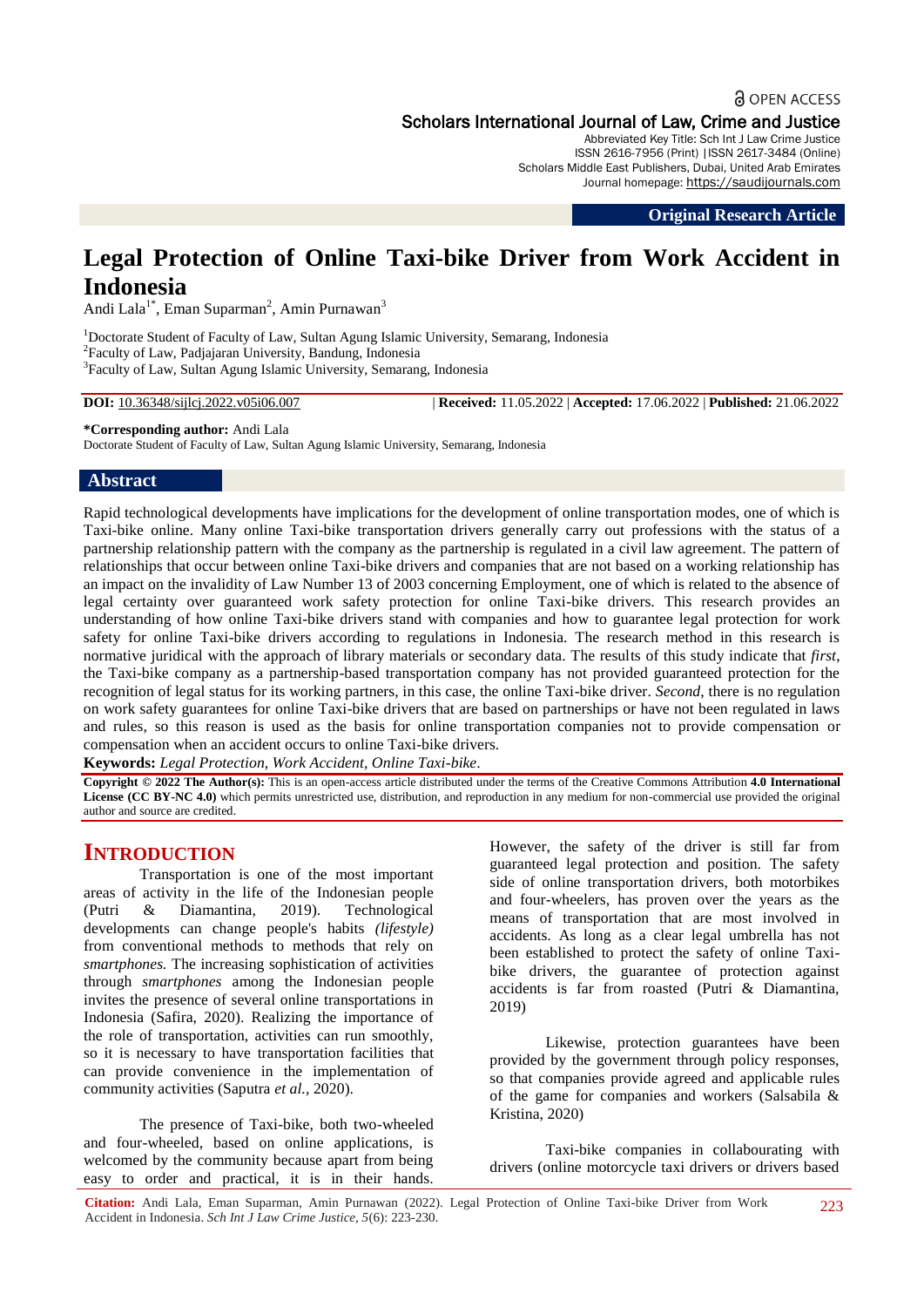on partnership commitment). The agreement refers to Article 1313 of the Civil Code, which is an act in which one or more people bind themselves to one or more other people. In the opinion of Sudikno Mertokusurno, an agreement is a legal relationship between two parties that gives rise to rights and obligations for an achievement. The meaning is, that the same party has the right to an achievement (Adonara, 2014).

One of the developments in employment is in the transportation sector. Indonesia has a legal umbrella that specifically regulates the labour system in Indonesia, namely Law no. 13 of 2003 concerning Manpower (Putra, 2017). There is a separate problem in the legal order regarding the position and protection of online Taxi-bike drivers in Indonesia, because of what, in the constitution of our country that every citizen is legally guaranteed in article 27 paragraph (2) of the 1945 Constitution of the Republic of Indonesia .Where this article guarantees the right of every Indonesian citizen to get a decent job for his life. Not only that, but every citizen also has the same right to legal protection as regulated in Article 28D paragraph (1) of the 1945 Constitution of the Republic of Indonesia. This explanation is also seen in Article 28D paragraph (2) of the State Constitution. The Republic of Indonesia in 1945 (Michael, 2016). Based on this description, the author's research focuses on discussing; how is the existence of the online Taxi-bike driver position and what is the legal protection for work safety for online Taxi-bike drivers in the eyes of law in Indonesia.

In this study, a critical review of the study of the protection of work safety in online transportation in Indonesia will be critical. Therefore, the author has the idea to make this research with the title Legal Protection and Position on Work Safety for Taxi-bike Online Drivers in Indonesia.

Based on this background, this research consists of 3 (three) problem formulations, namely: 1. What is the legal position of the Taxi-bike Online Driver within the Taxi-bike Company according to Indonesian law?

2. How is the guarantee of legal protection for work safety for Taxi-bike Online Drivers in Indonesia?

### **METHOD OF RESEARCH**

This study uses a constructivist legal research paradigm approach. The constructivism paradigm in the social sciences is a critique of the positivist paradigm. According to the constructivist paradigm of social reality that is observed by one person cannot be generalized to everyone, as positivists usually do.

This research uses descriptive-analytical research. Analytical descriptive research is a type of descriptive research that seeks to describe and find answers on a fundamental basis regarding cause and

effect by analyzing the factors that cause the occurrence or emergence of a certain phenomenon or event.

The approach method in research uses a method (*socio-legal approach).* The sociological juridical approach (*socio-legal approach*) is intended to study and examine the interrelationships associated in real with other social variables (Toebagus, 2020).

Sources of data used include Primary Data and Secondary Data. Primary data is data obtained from field observations and interviews with informants. While Secondary Data is data consisting of (Faisal, 2010):

1. Primary legal materials are binding legal materials in the form of applicable laws and regulations and have something to do with the issues discussed, among others in the form of Laws and regulations relating to the freedom to express opinions in public.

2. Secondary legal materials are legal materials that explain primary legal materials.

3. Tertiary legal materials are legal materials that provide further information on primary legal materials and secondary legal materials.

Research related to the socio-legal approach, namely research that analyzes problems is carried out by combining legal materials (which are secondary data) with primary data obtained in the field. Supported by secondary legal materials, in the form of writings by experts and legal policies.

### **RESEARCH RESULT AND DISCUSSION**

#### **1. Legal Position of the Taxi-bike Online Driver within the Taxi-bike Company According to Indonesian Law**

Concerning the increasing number of supporting applications for online transportation such as Taxis, Grab, Go-jek, and Uber which are popping up all over the world, various regulations that regulate network-based transportation naturally appear, this is due to the theory of societal change and law, Changes in society can bring about changes in society and changes in the law itself either because of the discovery of new technology or the existence of discoveries. However, many countries have not legalized online transportation activities due to regulatory constraints related to online transportation itself (Romlah, 2019).

For example, in London, Uber's online transportation was banned and it lost its license to operate by TfL (*Transportation for London*). Quoted from The Guardian, *Transportation for London* is a government agency responsible for all types of public transportation and private vehicle rental because the revocation of Uber's license due to Uber's approach and behavior shows a lack of responsibility by the company, one of which is related to public safety and security cases. The matter went to court and the court granted it after conducting an in-depth audit and investigation of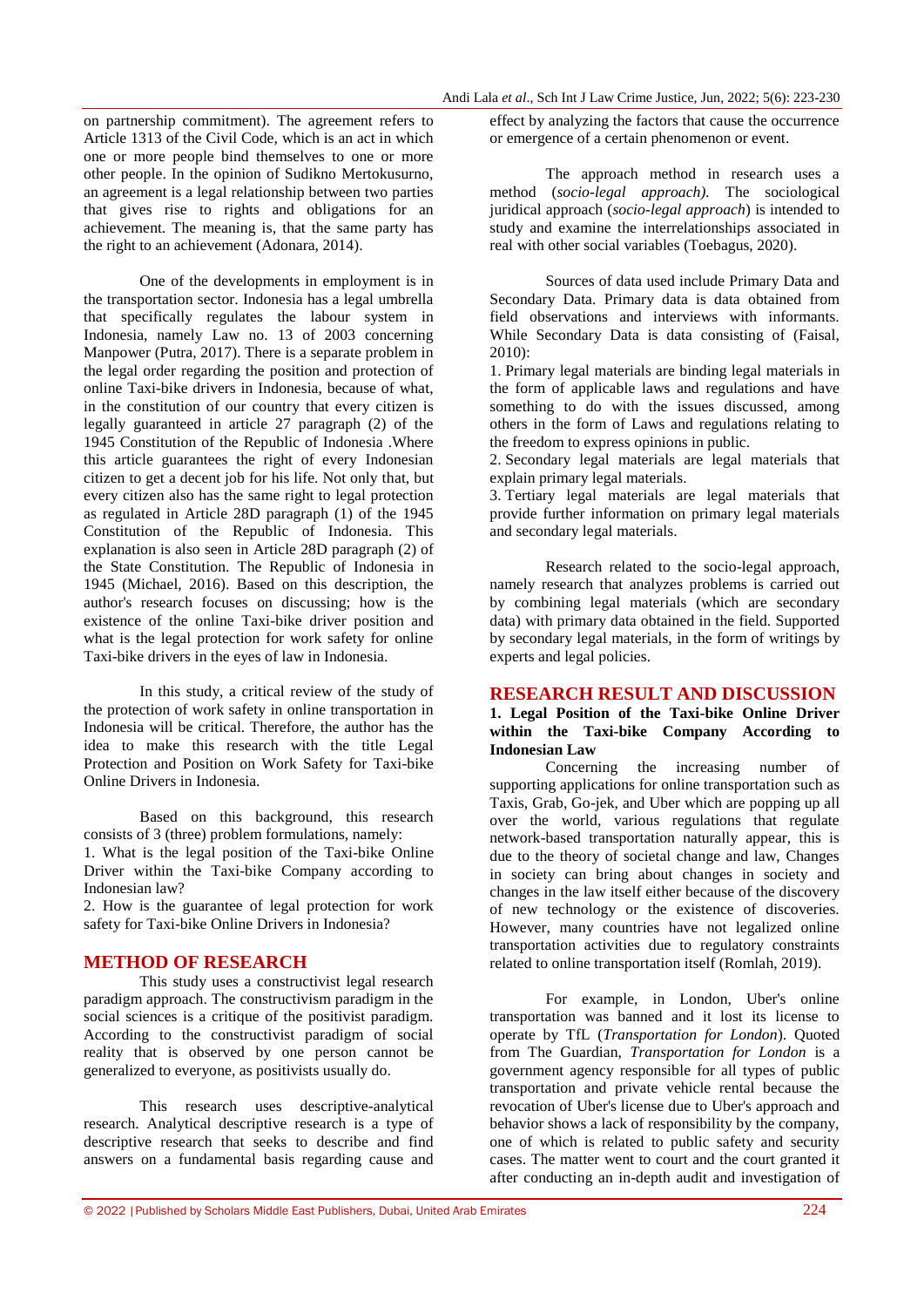Uber. In contrast to London, Malaysia changed the law related to land transportation and included the use of online transportation to suit the needs of the community so that people in Malaysia feel protected.

In Indonesia itself, regulatory issues related to online transportation have become an unsolved problem. There are still many pros and cons regarding online transportation regulations in the community, such as the status of online motorcycle taxis as a type of transportation for motorized vehicles or whether online cars are in the category of public transportation or not. Besides that, no regulation guarantees safety protection for Taxi-bike drivers, it is the obligation and responsibility of the state to immediately issue legal products in the field of online transportation.

As explained in Article 47 Paragraph (3) of Law Number 22 of 2009 concerning Traffic and Transportation, it is stated that motorized vehicles or cars are only divided into individual motorized vehicles and general motorized vehicles, because online transportation is in a grey zone so a lot of things happen. The pros and cons of its status as a motor vehicle. Many regulations have tried to collect online transportation, both related to status and legal protection, but all of them have been cancelled by the decision of the Supreme Court such as Ministerial Regulation Number 26 of 2017 which was cancelled with the decision of the Supreme Court Number 37 P/HUM/2017 and Supreme Court Regulation Number 108 of 2017 which was cancelled with the decision of the Supreme Court Number 15 P/HUM/2018 until at its peak the online transportation driver union submitted a *judicial review* to the Constitutional Court regarding the entry of online Taxi-bikes to public motorized vehicles as stated in Article 47 Paragraph (3) of Law Number 22 the Year 2009 concerning Traffic and Transportation, but the application was rejected by the panel of judges (Siti Romlah, 2019).

Both according to the traffic and transportation laws as well as in the decision of the Supreme Court above, the Indonesian state should make a regulation that can guarantee social changes in the lives of its people. The importance of regulation to guarantee the protection and status of the status or existence of online transportation in Indonesia is highly expected by all online transportation drivers. These changes of course occur due to the urgency of needs that occur because of a development of science, a revolution, or because of the development of science and technology. The occurrence of social changes in a society can also cause legal changes in that society.

Henry S. Maine said that law is a derivative product of the structural conditions of society; therefore law exists because of the dynamics in society itself. But somewhat different opinion, in the opinion of Lawrence Friedman and Jack Landsky quoted by Roger Cotterrell stating that social change is considered to have occurred if there has been a change in social structure, patterns of social relations, norms, and patterns of social relations. Law as a norm sometimes affects or is influenced by other norms. In terms of social change, sometimes the law is also affected, or vice versa, giving rise to two paradigms, namely legal changes that cause social changes or social changes that cause legal changes (Romlah, 2019).

The relationship between social change and legal change cannot always go hand in hand. Sometimes legal changes cannot keep pace with social changes that occur very quickly. Especially in a legal country like Indonesia where legal changes require a very long process to be carried out by a competent government. The state of imbalance referred to by WF Ogburn is called a state of *social lag*. However, *social lag* can occur if the law is not able to meet the needs of society. Another situation that shows that the law has been left behind by social change is that the law becomes an obstacle to that change. In addition to causing social backwardness, backwardness in law can also cause disorganization and even a legal vacuum. When these conditions occur, what will happen is a state of chaos because there are no rules that become a benchmark for human behaviour (Carpenter, 1958)

As contained in the theory of legal certainty, that legal certainty is one of the goals of the creation of the law itself. Manullang in his book says that legal certainty is one of the elements in the law proposed by Montesquieu, Rousseau, and Beccaria. Legal certainty itself is an applied element that must be met if you want to apply the law to a case or another case (Manullang, 2016). Meanwhile, talking about legal certainty itself, according to Soedikno Mertokusumo, is something in which there is legal protection that protects the community from arbitrary actions carried out by the government or certain parties so that someone can get what they should (Erwin, 2011).

The application of legal certainty varies in each country depending on which system and school of thought are adopted by the country itself. As in Indonesia, which adheres to *civil law* and understands positivism, legal certainty lies in the application of a case to existing rules. Peter Mahmud Marzuki added that;

Legal certainty is not only in the form of articles in the law but also in the consistency of the judge's decision between a judge's decision and the decisions of other judges for similar cases that have been decided (Marzuki, 2008).

This is because in civil law countries it is possible to use jurisprudence as a legal basis, especially in Indonesia, but this is not the main obligation that must be carried out.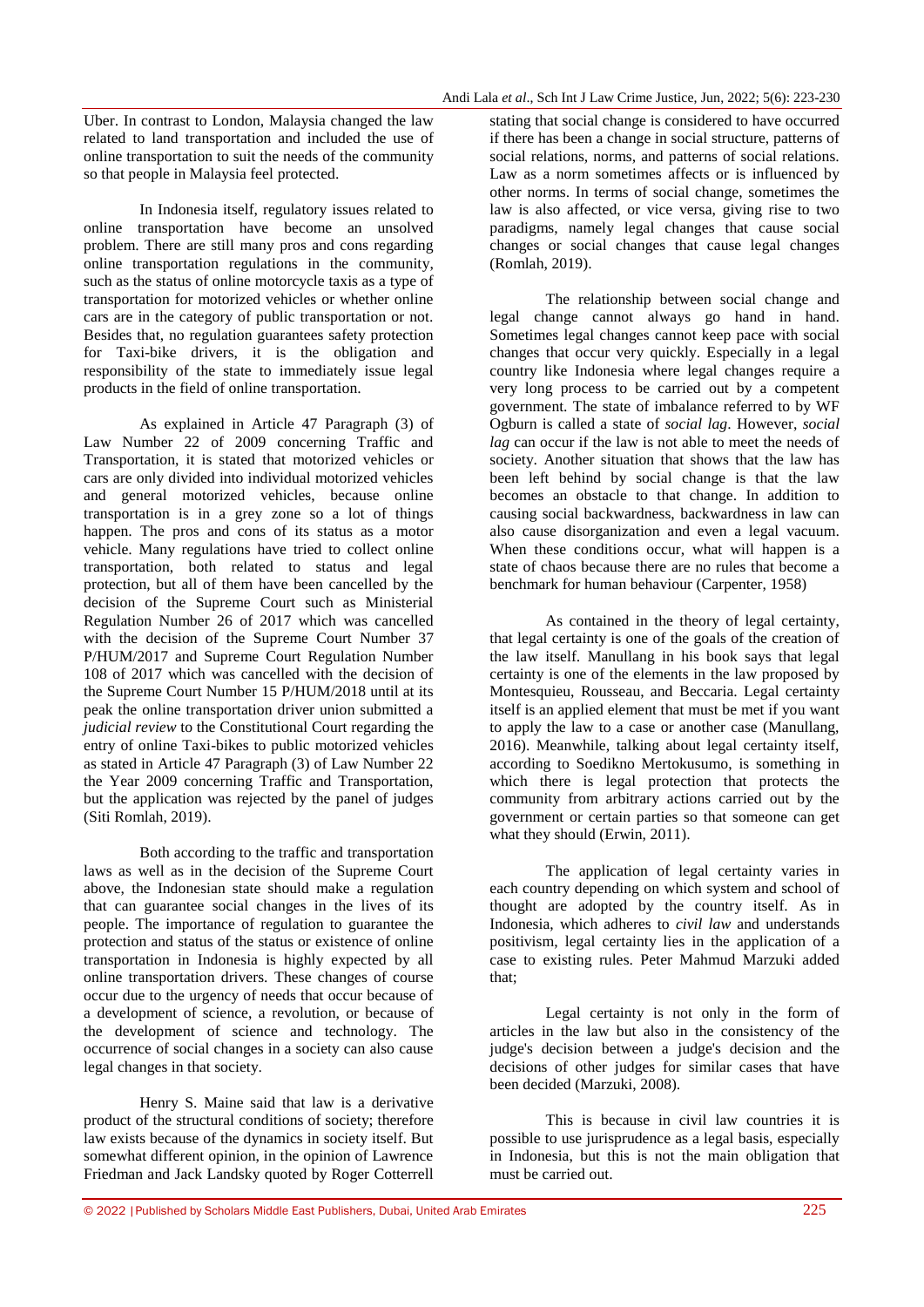The discussion about the protection and legal status of online transportation drivers, in this case, Taxibike drivers, has not been fully touched. Normatively, the practice of legal relations between online Taxi-bike drivers and companies is a partnership relationship, but there are still different views in assessing the current legal relationship. The government's role in protecting the status of its recognition as an online transportation driver can be seen from several regulatory aspects, namely both legally in civil agreements and from aspects of labour laws, the pattern of partnership relationships between drivers and companies and regulations are the basis for good online transportation arrangements if something happens legal certainty. The partnership agreement here is a business strategy carried out by two or more parties within a certain period to achieve mutual benefits with the principle of mutual need and mutual enlargement. Because it is a business strategy, the success of a partnership is largely determined by the compliance between partners in carrying out business ethics.

The agreement which is then often referred to in Dutch is known as *overeenkomstenrecht* (Kansil, 1995). In civil law, judging from the form of the agreement, the relationship between the Taxi-bike online driver and the company is clear, namely a partnership agreement. The agreement is said to be one of the sources that will give birth to an engagement for the parties to the agreement. Thus it can be concluded that the engagement is an agreement that arises from an agreement made by the parties either jointly or unilaterally. Is reaffirmed in Article 1313 of the Civil Code which states that an agreement or agreement is an act by which one or more people bind themselves to one or more people (Saputra *et al.,* 2020). So it is clear from the intent contained in Article 1313 of the Civil Code (KUHPerdata) that the engagement is due to obtaining permission or will (*toestemming*) from those who are bound by an agreement, namely those who agree to the agreement in a statement (Dewi, 2019).

The Civil Code (KUHPer) recognizes several principles in an agreement, including the Personnel Agreement Principle, Freedom of Contract Principle, Good Faith Principle, Consensualism Principle, and *Pacta Sun Servanda*. This is what is then described in Article 1320 and Article 1338 of the Civil Code, the binding of the two parties who agree is said to have agreed and is legally valid in civil law. As stated in Article 1320 of the Civil Code (KUHPerdata) regulates the legal terms of the agreement, and divides it into two conditions, namely subjective conditions, and objective conditions. As for the legal requirements of the agreement according to Article 1320 of the Civil Code, there are 4, namely: (1) the parties agree (consensus); (2) the ability to act according to the law (capability); (3) the object must be clear; and (4) permissible causes (halal). Partnership as a form of agreement is also bound by these four conditions. In particular,

partnerships are regulated in Article 1618 - Article 1652 of the Civil Code regarding civil partnerships (maatschap or vennootschap in Dutch or partnership in English) (Saputra *et al.,* 2020).

Even the theory of the agreement itself is explained by R. Subekti, where he explains that the agreement is "an agreement where one person promises to another person or the two people promise each other to carry out something, from this event arises because of a relationship between the two people who are called the "*Engagement*". Therefore, the agreement issues an agreement between the two people who make it (Subekti, 1995).

This is if considered in a legal relationship or work relationship, where doing work that was born based on partnership is based on the principles in the work agreement, one of which is the principle of freedom of contract, the principle of consensus, and following the provisions of Article 1320 of the Civil Code. The legal relationship arises because of an agreement that involves two parties, namely the employer and the party who will do the work following the agreement (Dewi, 2019). If we look at the elements of the engagement that arise from an agreement, it can be said that the online driver has entered into a joint engagement with the online transportation company, as stated in Article 1313 of the Civil Code which states that the engagement was born or occurred due to obtaining a permit. or the will of the parties bound by the agreement. With the consent or will of the parties, there has been a legal relationship between the two. This is based on online drivers registering with online transportation companies so that a legal binding has automatically occurred which will certainly bring up obligations and rights that must be obeyed by both parties (Saputra *et al.,* 2020).

Viewed from the aspect of the agreement, there is a difference between a partnership agreement and a work agreement. Partnership agreements based on the Civil Code are easier to enter into, but there are no clear rules regarding the protection aspect. When viewed in terms of partnership agreements, as there are still violations in the partnership agreements that exist between companies and online transportation drivers. The violation was dominated by unilateral determination by the company regarding several new policies. In the agreement, new things outside the initial agreement must of course be agreed/agreed upon again by the parties involved in the agreement. The new things that are done outside the agreement are certainly not binding on the parties. However, for the driver, this condition is not simple. Some drivers depend on this profession for their livelihood because they do not have other jobs. This condition makes the driver's position very weak compared to the company, and they are very vulnerable to being pressured to fulfil the wishes of the stronger party (Nola, 2018).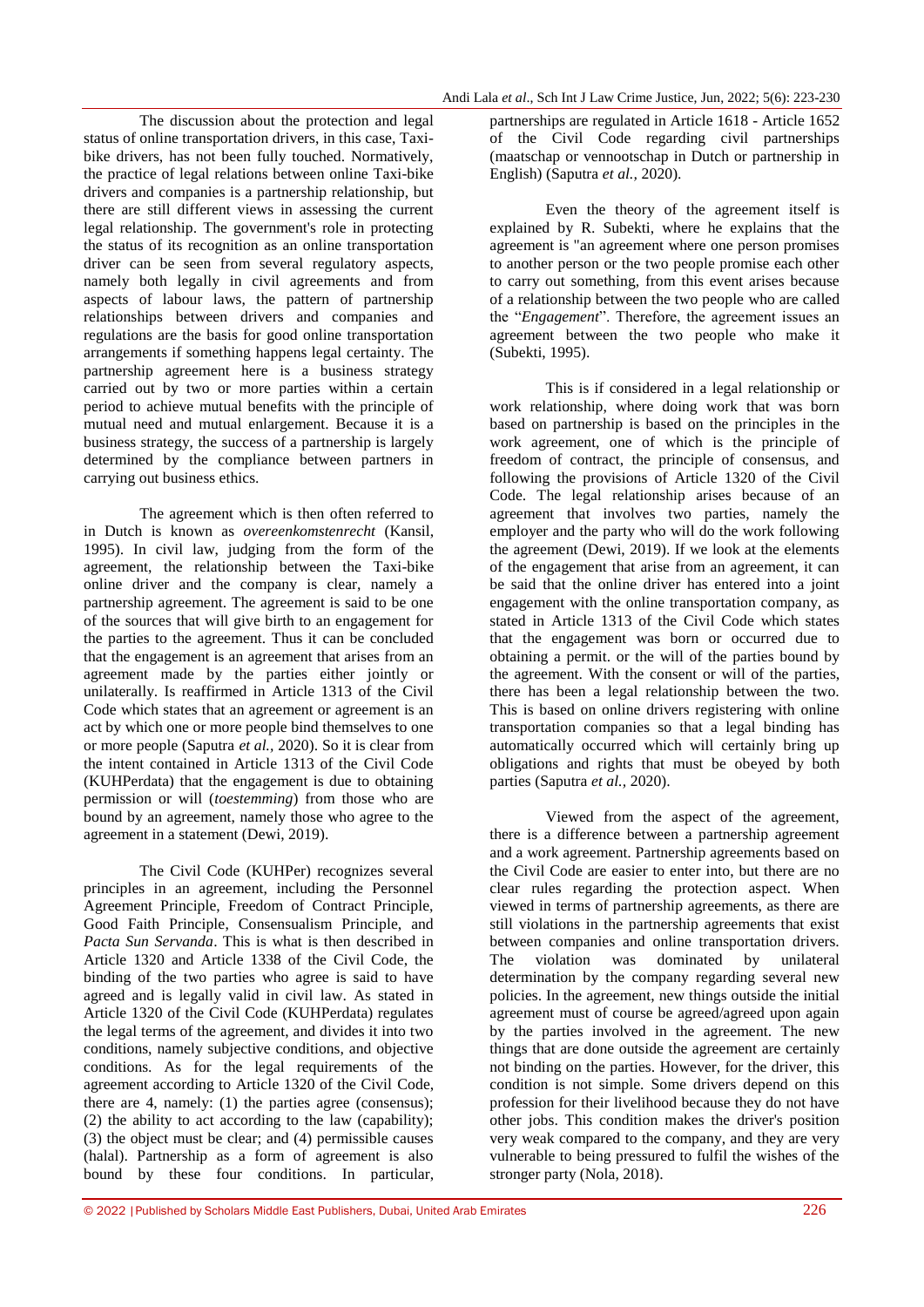The partnership agreement between the driver and the company is normatively based on the freedom of contract using a standard agreement model. However, the standard agreement model used still has the potential to contain defects of will, for example in the Taxi-bike partnership agreement which states that partners are responsible for all risks, even though the risk should be a shared responsibility. The defect of will, in this case, is because the agreement is one-sided, unbalanced, and unfair. In this partnership agreement, the company is the party with strong bargaining power, while the partner is the party with weak bargaining power. The driver can only accept all the contents of the agreement by force (*taken for granted*) because if he tries to bargain with other alternatives, he will most likely accept the consequences of losing what is needed. Therefore, to minimize the existing problems, the government's role is needed through *bestuurshandeling* in the form of coercive regulations (Utami *et al.,* 2020).

Has added value to the partnership agreement. For the company, this is also beneficial because it does not need to be tied to labour regulations such as wages and severance pay. It's just that the violations committed by entrepreneurs have made some parties, including drivers, want the partnership pattern to be reviewed. The driver's desire to include a partnership pattern in the Manpower Bill has no legal basis because the employment agreement is different from the partnership agreement. The employment agreement is regulated in Law Number 13 of 2003 concerning Manpower. In this law, what is meant by a work agreement is an agreement between a worker/labourer and an entrepreneur or entrepreneur that contains the working conditions, rights, and obligations of the parties. While the employment relationship is the relationship between the employer and the worker based on an employment agreement, which contains elements of work, wages and orders (Nola, 2018).

The explanation in Article 1 number 15 of Law Number 13 of 2003 concerning Manpower states that the employment relationship is a relationship between employers with workers/labourers based on work agreements, which have elements of work, wages, and orders, and explanations of the above article for workers who legally have clear legality, namely a work agreement (Darmajaya, 2015). So, an employment relationship arises from an employment agreement, not a partnership agreement. The definition of the work agreement itself is also explained in Article 1 number 14 of Law Number 13 of 2003 concerning Manpower as an agreement between a worker/labourer and an entrepreneur or employer that contains working conditions, rights, and obligations. While the agreement between the online Taxi-bike driver and the Taxi-bike company is a partnership agreement, meaning that Law Number 13 of 2003 concerning Manpower cannot be used as a legal basis. Both parties are bound by an ordinary agreement, in this case, they return and are

subject to the rules of the Civil Code (KUHPer) section of the Agreement. *The principle of lex specialis derogat lex generalis* does not apply in this case (Rachman, 2019)

Law Number 13 of 2003 concerning Manpower has provided signs to map whether there is an employment relationship. If there is no working relationship, it means that there are no terms between workers and employers, only partners. The manpower law defines an employment relationship as a relationship between an entrepreneur and a worker/labourer based on a work agreement that contains elements of work, wages, and orders. From this explanation, it can be seen that there are three elements of an employment relationship, namely work, wages, and orders. Even the explanation of the labour law does not explain further and in detail the elements of the employment relationship, especially regarding the relationship between online Taxi-bike drivers and Taxi-bike companies. The absence of further explanation regarding the elements of the employment relationship makes each party have its interpretation.

Since the regulations in the field of manpower do not explain further the elements of the employment relationship, it is very important to see how the court views these three elements. One of the decisions of the Supreme Court Number 841 K/Pdt.Sus/2009 relates to an example of a case between a taxi driver and a taxi company. In the explanation contained in the case, the Supreme Court clearly stated that there was no element of wages because taxi drivers only received a commission/percentage. Not only that, even in the case that was decided by the Supreme Court, it also explained that there was no element of order because taxi drivers were given the freedom to find their passengers. On the other hand, in a decision issued by the Supreme Court Number 276 K/Pdt.Sus /2013 in a case between a company in the logistics sector and a driver. In the decision of the case, the Supreme Court approved the decision of the previous level which stated that there was a working relationship between the company and the driver. The driver only transports the cargo provided by the company. It was not provided/looked for by the driver himself (Rachman, 2019). From the two Supreme Court decisions above, conclusions can be drawn regarding the elements of the employment relationship as follows:

- a. Employment: this element is fulfilled if the worker only carries out the work that has been given by the company.
- b. Wages: this element is met if the employee receives a fixed amount of money for a certain period. Not based on commission/percentage.
- c. Order: this element is met if the giver of the work order is a company. Not on the initiative of workers.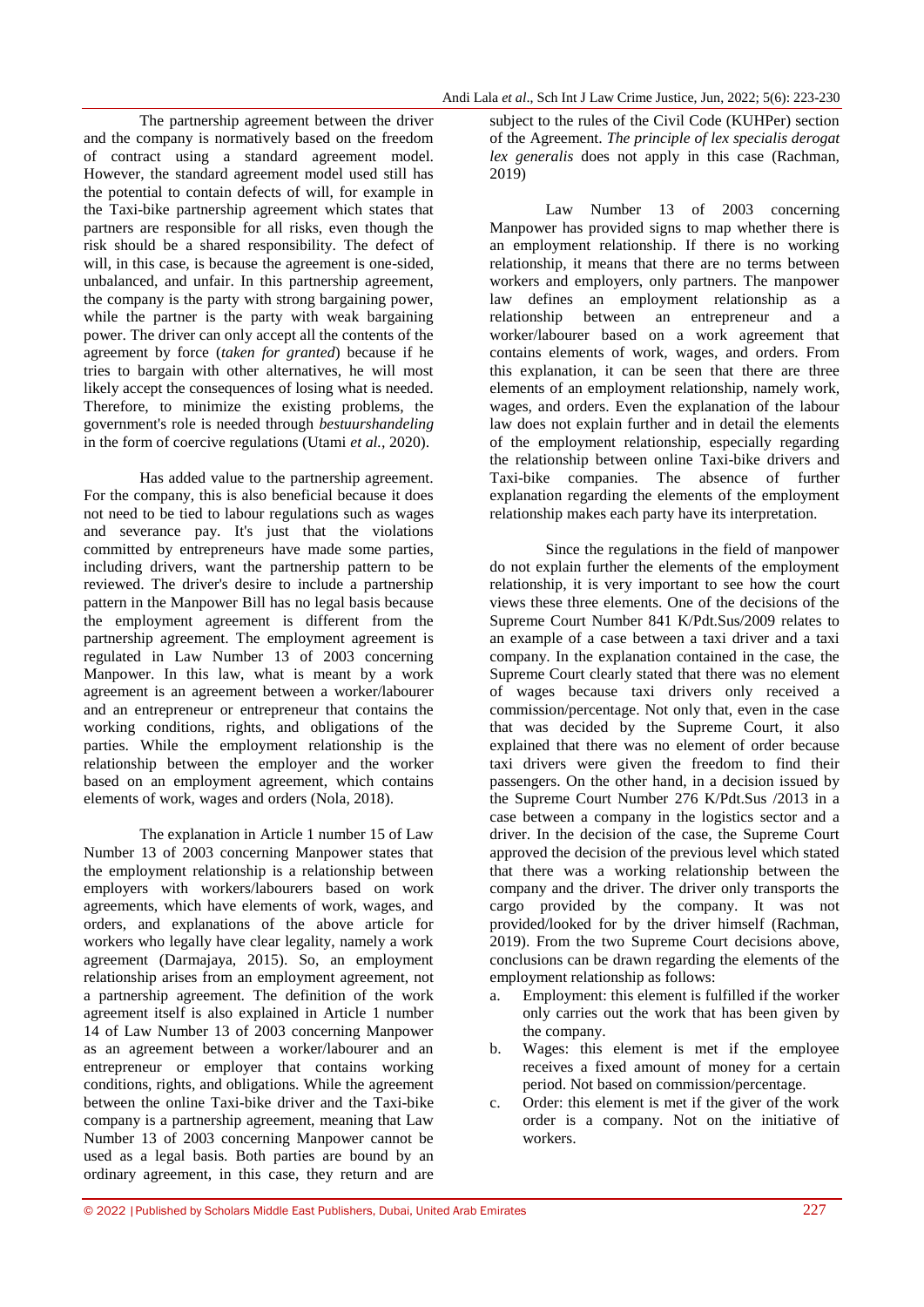#### **2. The Guarantee of Legal Protection for Work Safety for Taxi-bike Online Drivers in Indonesia**

Legal protection has a close relationship with the acquisition of rights and obligations from legal subjects themselves. Where the legal subject in question is none other than human beings who have rights and obligations related to the implementation of legal activities or actions they take. A legal protection intended for drivers who are partners of online transportation service companies is still considered to need to be maximized; this is because drivers are partners who should be given a sense of security and safety in the form of protection when carrying out their activities (Saputra *et al.,* 2020)

In formulating the principles of legal protection that exist in the Indonesian state, the basic core is Pancasila as the ideology and philosophy of the state. While the conception of legal protection for the people in the west is based on the concepts of *Rechtstaat* and the "*Rule of the Law*" by using the conception of western law as a framework of thinking while keeping its main foundation on Pancasila, the principle of legal protection in Indonesia is the principle of recognition and protection of dignity and worth. Human originating from Pancasila.

Hadjon (1983) in relation to this stated that legal protection for the people is in the form of *preventive* and *repressive*. Preventive nature means that the government is more careful in making and making decisions because it is still in the form of preventive measures. While it is repressive, meaning that the government must be more assertive in making and making decisions on violations that have occurred.

The Legal protection for every Indonesian citizen without exception can be found in the 1945 Constitution of the Republic of Indonesia (UUDNRI 1945). Therefore, every product produced by the legislature must always be able to provide guarantees of legal protection for everyone and even must be able to capture the aspirations of law and justice that develop in society. This can be seen from the provisions governing the existence of equal legal status for every citizen.

Legal issues occur between drivers who are partners of transportation service companies, one of which is the problem of their position only as partners who are legally registered as partners from a partnership agreement. The agreement written in the agreement between the online transportation service company focuses more on the rights granted by the company but does not provide accommodation regarding the various obligations carried out by the transportation service company in protecting its partners, one of which is the protection of the safety of online Taxi bike drivers.

The term partnership should have been explained in Article 1 point 1 of Government

Regulation Number 44 of 1997 concerning Partnerships, namely "business cooperation between small and medium businesses and or large businesses accompanied by the guidance and development of medium and or large businesses by taking into account the principle of mutual need, mutually reinforcing and mutually beneficial" (HS & MS, 2007). Partnerships are also regulated in Articles 1618-1652 of the Civil Code regarding civil partnerships (*Maatschap or partnership*). Meanwhile, the definition of a work agreement in Article 1 number 14 of 2003 concerning Manpower is an agreement between a worker/labour and an entrepreneur or employer that contains the working conditions, rights, and obligations of the parties.

One of the protections for online Taxi-bike drivers is the guarantee of work safety in terms of carrying out their very vulnerable duties such as having accidents and even being prone to crime. One example of a case is that experienced by the Daihatsu Sigra Taxibike car driver in Cirebon City who had an accident on March 18, 2020, due to his car being hit by a Mitsubishi Pajero, which left the victim with severe injuries to the head and neck and was treated at the hospital for treatment. Sometime later the victim died (Source of Grage Surya Online News, 19/03/2020).

Accidents experienced by online Taxi-bike car drivers can be categorized as accidents, but it is not the responsibility of the online application-based transportation company, why? because following Law Number 13 of 2003 Article 1 concerning Employment, especially regarding employment relations, the relationship between Taxi-bike online companies and their drivers is a working relationship between *vendors* (companies) like partnerships. Except for work relations according to Law Number 13 of 2003, namely between employers and workers based on work agreements that have elements of work, wages, and orders, this partnership relationship has not been regulated in the Manpower Act.

This makes it very necessary for the protection in the form of safety and health for online Taxi-bike drivers, as has been regulated in the Regulation of the Minister of Transportation of the Republic of Indonesia Number PM 12 of 2019 concerning Protection of the Safety of Online Transportation Drivers Used for the Interest of the Community Article 16 Paragraph (3) letter i which states that "drivers get certainty of protection of safety and health insurance by employment and health social security by the provisions of laws and regulations". If the status of the online Taxi-bike driver is not based on a partnership, the guarantee of protection of occupational safety and health legally or statutory regulations is very clearly contained in the Manpower Act Number 13 of 2003 Chapter X Paragraph 5 Article 86 Paragraph (1), namely " Every worker/labour has the right to obtain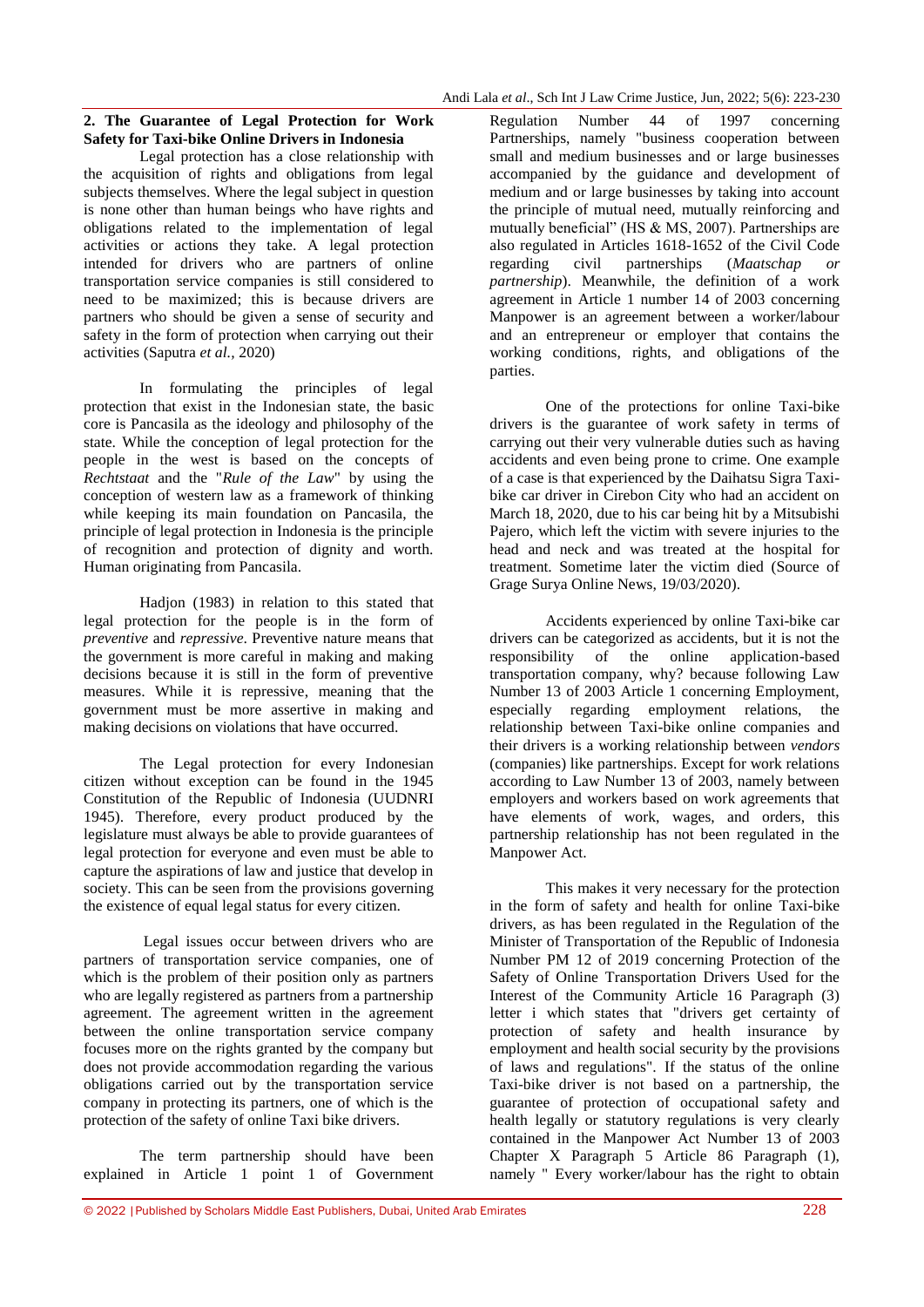protection for: a. occupational safety and health, b. morals and decency, c. treatment by the nature and dignity of human beings as well as religious values".

Basically, in the protection of online Taxi-bike drivers, there are no laws or regulations that specifically discuss the problem of online Taxi-bike drivers in terms of safety for online Taxi-bike drivers themselves or the health of online Taxi-bike drivers or others related to online Taxi-bike drivers. Although later in his opinion, Imam Soepomo explained that labour protection was divided into 3 types, namely:

- a. Economic protection, namely protection related to efforts to provide workers with an income sufficient to meet daily needs for themselves and their families, including if the worker is unable to work because of something against his will (social security);
- b. Social protection, namely protection related to community business, the purpose of which is to enable the worker to enjoy and develop his life as a human being in general, and a member of the community and family members (occupational health);
- c. Technical protection, namely protection related to efforts to protect workers from the dangers of accidents that can be caused by planes or other work tools or by materials processed or manufactured by the company (work safety).

Article 1 paragraph (3) of the 1945 Constitution of the Republic of Indonesia (UUD NRI 1945) states that the state of Indonesia is a state of law (*rechtstaat*). The framework of the Indonesian state as a state of the law is interpreted of them by realizing the fifth principle of Pancasila which emphasizes social justice, including in the field of justice in labour relations. It is definitively explained that the employment relationship is the relationship that exists between employers and workers based on a work agreement either for a certain time or not for a certain time which contains elements of wages, orders, and work (Irsan, 2005).

Legal instruments as the main basis, the Constitution of the Republic of Indonesia 1945 article 27 paragraph (2) reads: "*Every citizen has the right to work and a decent living for humanity*". The existing legal instruments are realized to guarantee the right to work and a decent life for humanity as mandated by the constitution itself. In general, the rights that the law itself tries to protect against include: (i) the right to guarantee work safety and health; (ii) the right to a decent wage; and (iii) social security for workers. The companies engaged in technology that has been mentioned can establish hundreds of thousands of partnership relationships with drivers (Nugroho, 2018).

Some of the problems above are serious problems that need to be studied, starting with the

definition of legal relation that occurs between online motorcycle taxi service providers in this case. Taxi-bike companies and online Taxi-bike drivers and how legal protections are related to safety and health guarantees for online Taxi-bike drivers? So that occupational safety and health (K3) are one of the programs and a solution that should be made for online Taxi-bike drivers and Taxi-bike entrepreneurs themselves as an effort to prevent work accidents and diseases due to work relationships in the work environment by recognizing things that have the potential cause work accidents and diseases due to work relations, as well as an anticipatory action if it occurs to every online Taxibike driver, this has been regulated for a long time through Law Number 1 of 1970 concerning Occupational Safety.

### **CONCLUSSION**

Based on the discussion described above, several things can be concluded as follows:

- 1. The working relationship between the online Taxibike driver and the online transportation service company is not a work agreement but the application of the agreement that occurs in the working relationship between the online transportation company and the driver, so that the agreement is legally civil, its position is only as a partnership. A partnership agreement is an agreement with a working relationship with the same or equal position as a partner or co-worker. The position in the employment relationship has the most basic priority, which must be mutually beneficial to both. In implementing the working relationship between online Taxi-bike drivers and transportation companies, they cannot comply with Law Number 13 of 2003 concerning Employment due to the non-fulfilment of the elements contained in the work agreement, namely the elements of wages and orders.
- 2. Guarantees of work safety protection for online Taxi-bike drivers legally must be obtained by every online Taxi-bike driver as a citizen without any constitutional exceptions. This is the difference in understanding between online Taxi-bike drivers based on partnerships and workers based on work agreements. The government should have provided a solution to guarantee the work safety of online Taxi-bike drivers by making a *bestuurshandeling* in the form of coercive regulations for Taxi-bike companies.

#### **REFERENCES**

- 1. Putri, H. S., & Diamantina, A. (2019). Perlindungan Hukum Terhadap Keselamatan Dan Keamanan Pengemudi Ojek Online Untuk Kepentingan Masyarakat. *Jurnal Pembangunan Hukum Indonesia*, *1*(3), 394.
- 2. Safira, N., & Kurniasari, E. (2020). PERLINDUNGAN HUKUM TERHADAP KEAMANAN DAN KESELAMATAN